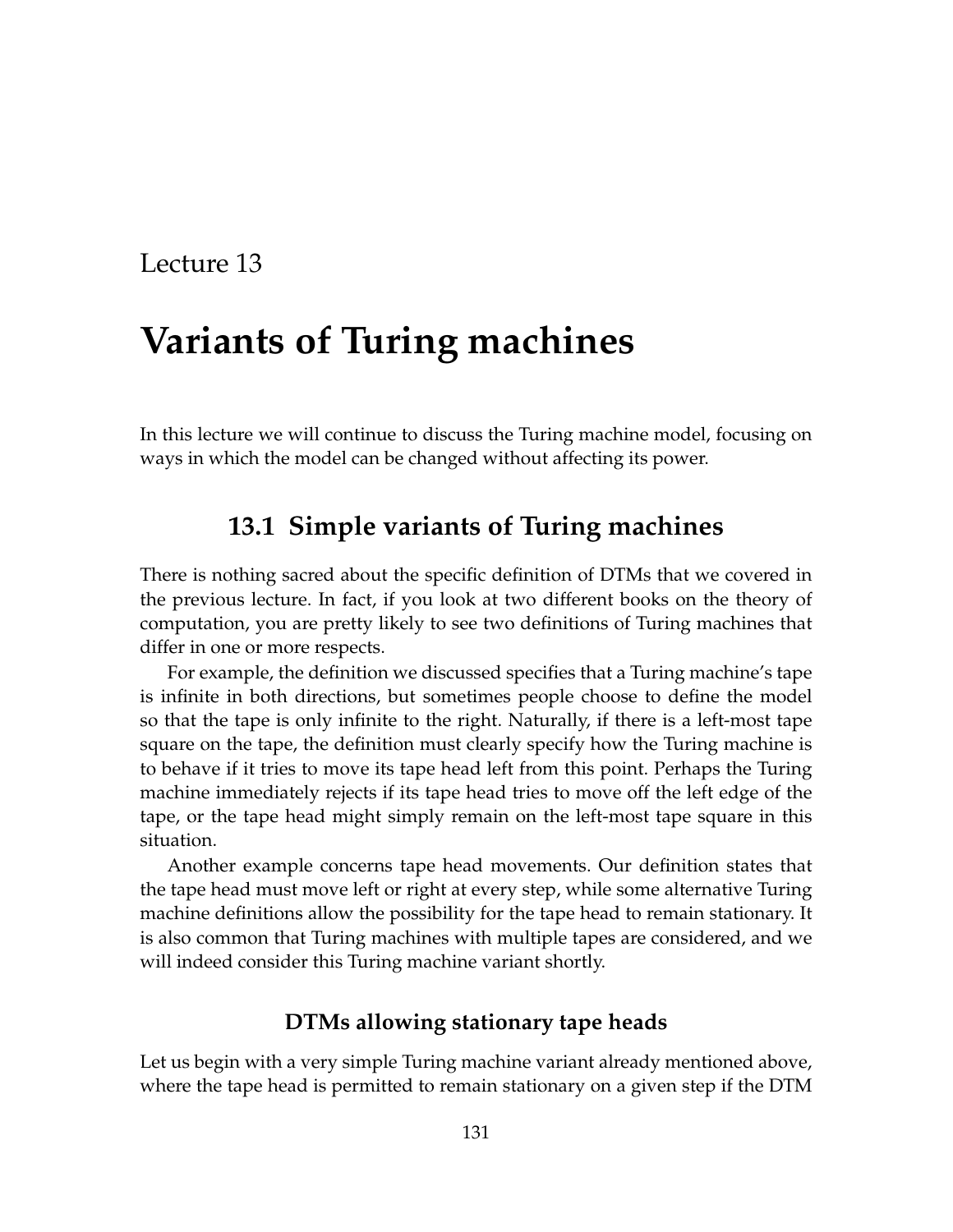designer wishes. This is an extremely minor change to the Turing machine definition, but because it is our first example of a Turing machine variant we will go through it in detail (perhaps more than it actually deserves).

If the tape head of a DTM is allowed to remain stationary, we would naturally expect that instead of the transition function taking the form

$$
\delta: Q \setminus \{q_{\text{acc}}, q_{\text{rej}}\} \times \Gamma \to Q \times \Gamma \times \{\leftarrow, \rightarrow\},\tag{13.1}
$$

it would instead take the form

<span id="page-1-0"></span>
$$
\delta: Q \setminus \{q_{\text{acc}}, q_{\text{rej}}\} \times \Gamma \to Q \times \Gamma \times \{\leftarrow, \downarrow, \rightarrow\},\tag{13.2}
$$

where the arrow pointing down indicates that the tape head does not move. Specifically, if it is the case that  $\delta(p, a) = (q, b, \downarrow)$ , then whenever the machine is in the state *p* and its tape head is positioned over a square that contains the symbol *a*, it overwrites *a* with *b*, changes state to *q*, and *leaves the position of the tape head unchanged*.

For the sake of clarity let us give this new model a different name, to distinguish it from the ordinary DTM model we already defined in the previous lecture. In particular, we will define a *stationary-head-DTM* to be a 7-tuple

$$
M = (Q, \Sigma, \Gamma, \delta, q_0, q_{\text{acc}}, q_{\text{rej}}), \qquad (13.3)
$$

where each part of this tuple is just like an ordinary DTM except that the transition function  $\delta$  takes the form [\(13.2\)](#page-1-0).

Now, if we wanted to give a formal definition of what it means for a stationaryhead-DTM to accept or reject, we could of course do that. This would require that we extend the yields relation defined in the previous lecture to account for the possibility that  $\delta(p, a) = (q, b, \downarrow)$  for some choices of  $p \in Q$  and  $a \in \Gamma$ . This is actually quite easy—we simply include the following third rule to the rules that define the yields relation for ordinary DTMs:

3. *Remaining stationary.* For every choice of  $p \in Q \setminus \{q_{\text{acc}}, q_{\text{rej}}\}, q \in Q$ , and  $a, b \in \Gamma$ satisfying

$$
\delta(p, a) = (q, b, \downarrow), \tag{13.4}
$$

the yields relation includes these pairs for all  $u \in \Gamma^* \setminus \{\_\} \Gamma^*$  and  $v \in \Gamma^* \setminus \Gamma^* \{\_\_\}$ :

$$
u(p,a)v \vdash_M u(q,b)v. \tag{13.5}
$$

As suggested before, allowing the tape head to remain stationary does not actually change the computational power of the Turing machine model. The standard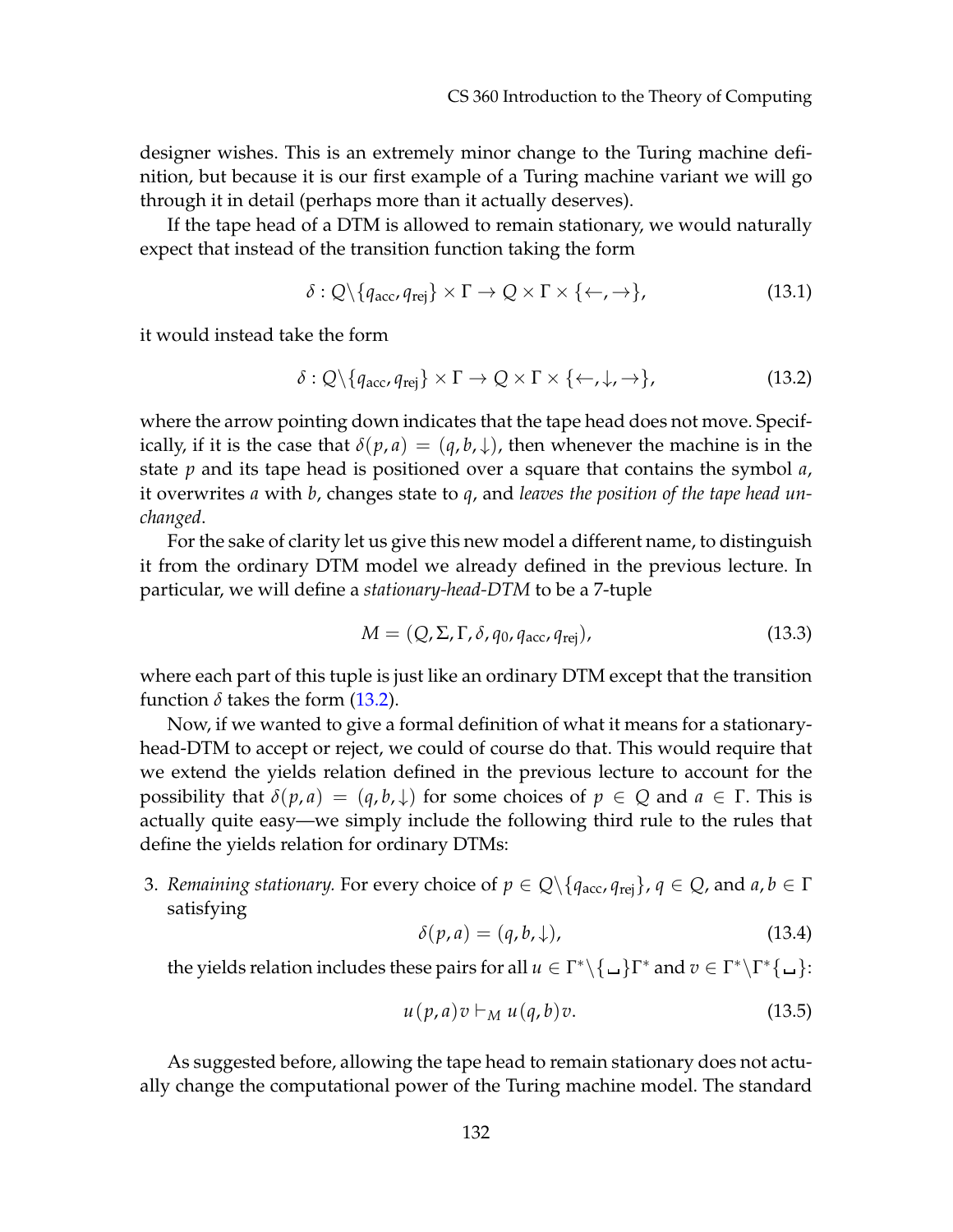way to argue that this is so is through the technique of *simulation*. A standard DTM cannot leave its tape head stationary, so it cannot behave *precisely* like a stationaryhead-DTM, but it is straightforward to *simulate* a stationary-head-DTM with an ordinary one—by simply moving the tape head to the left and back to the right (for instance), we can obtain the same outcome as we would have if the tape head had remained stationary. Naturally, this requires that we remember what state we are supposed to be in after moving left and back to the right, but it can be done without difficulty.

To be more precise, if

$$
M = (Q, \Sigma, \Gamma, \delta, q_0, q_{\text{acc}}, q_{\text{rej}})
$$
\n(13.6)

is a stationary-head-DTM, then we can simulate this machine with an ordinary DTM

$$
K = (R, \Sigma, \Gamma, \eta, q_0, q_{\text{acc}}, q_{\text{rej}})
$$
\n(13.7)

as follows:

- 1. For each state  $q \in Q$  of *M*, the state set *R* of *K* will include *q*, as well as a distinct copy of this state that we will denote  $q'$ . The intuitive meaning of the state  $q'$  is that it indicates that *K* needs to move its tape head one square to the right and enter the state *q*.
- 2. The transition function *η* of *K* is defined as

$$
\eta(p,a) = \begin{cases} (q,b,\leftarrow) & \text{if } \delta(p,a) = (q,b,\leftarrow) \\ (q,b,\rightarrow) & \text{if } \delta(p,a) = (q,b,\rightarrow) \\ (q',b,\leftarrow) & \text{if } \delta(p,a) = (q,b,\downarrow) \end{cases}
$$
(13.8)

for each  $p \in Q \setminus \{q_{\text{acc}}, q_{\text{rei}}\}$  and  $a \in \Gamma$ , as well as

$$
\eta(q',c) = (q,c,\rightarrow) \tag{13.9}
$$

for each  $q \in Q$  and  $c \in \Gamma$ .

Written in terms of state diagrams, one can describe this simulation as follows. Suppose that the state diagram of a stationary-head-DTM *M* contains a transition that looks like this:



The state diagram for *K* replaces this transition as follows: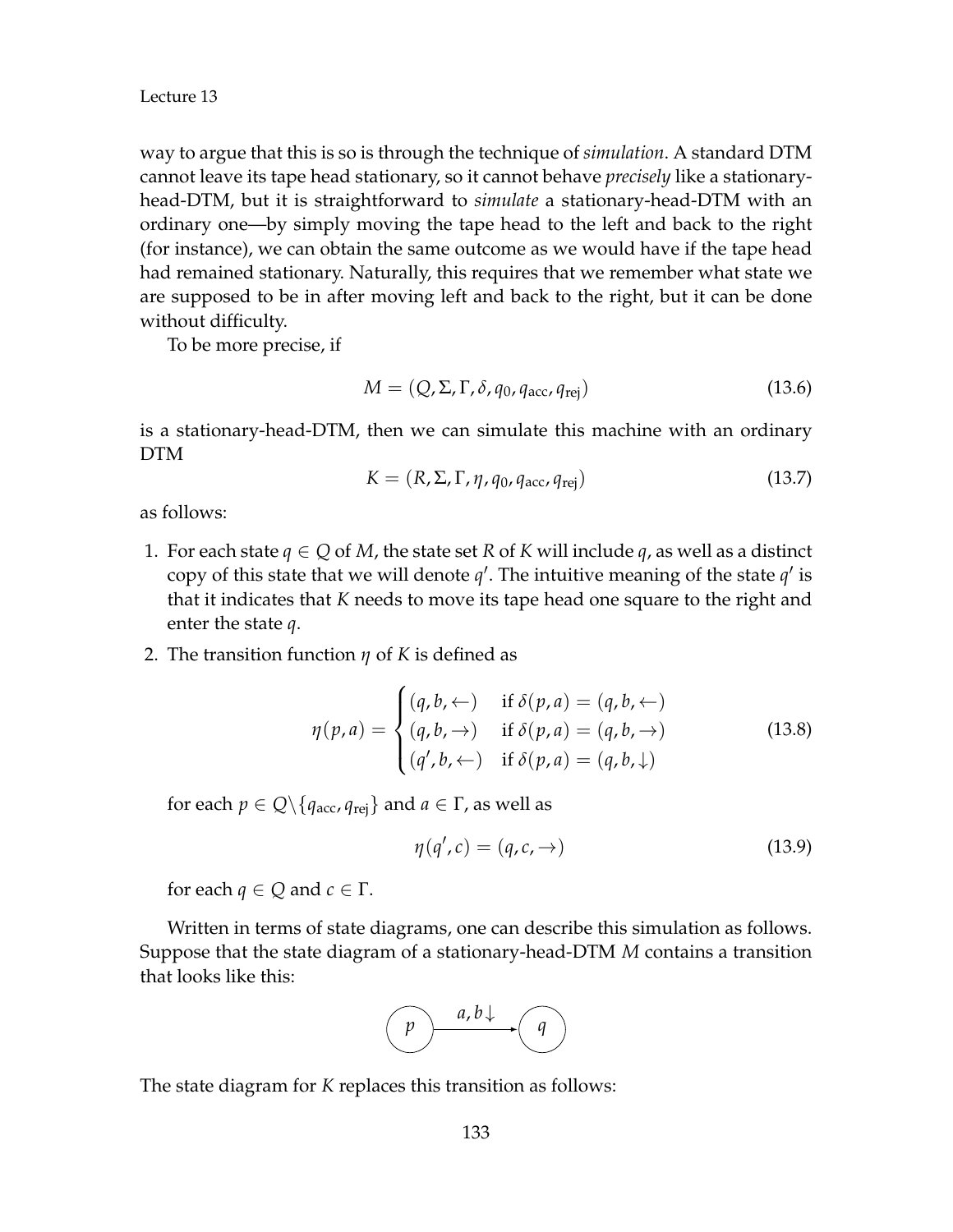CS 360 Introduction to the Theory of Computing



Here, the transition from  $q'$  to  $q$  is to be included for every tape symbol  $c \in \Gamma$ . The same state  $q'$  can safely be used for every stationary tape head transition into  $q$ .

It is not hard to see that the computation of *K* will directly mimic the computation of *M*. The DTM *K* might take longer to run, because it sometimes requires two steps to simulate one step of *M*, but this does not concern us. The bottom line is that every language that is either decided or semidecided by a stationary-head-DTM is also decided or semidecided by an ordinary DTM.

The other direction is trivial: a stationary-head-DTM can easily simulate an ordinary DTM by simply not making use of its ability to leave the tape head stationary. Consequently, the two models are equivalent.

Thus, if you were to decide at some point that it would be more convenient to work with the stationary-head-DTM model, you could switch to this model and by observing the equivalence we just proved, you would be able to conclude interesting facts concerning the original DTM model.

In reality, however, the stationary-head-DTM model just discussed is not a significant enough departure from the ordinary DTM model for us to be concerned with it—we went through this equivalence in detail only because it is a first example, and there will not likely be a need for us to refer specifically to the stationaryhead-DTM model again.

#### **DTMs with multi-track tapes**

Another useful variant of the DTM model is one in which the tape has multiple tracks, as suggested by Figure [13.1.](#page-4-0) More specifically, we may suppose that the tape has *k* tracks for some positive integer *k*, and for each tape head position the tape has *k* separate tape squares that can each store a symbol. It is useful to allow the *k* different tracks to have possibly different tape alphabets  $\Gamma_1,\ldots,\Gamma_k$ . When the tape head scans a particular location on the tape, it can effectively see and modify all of the symbols stored on the tape tracks for this tape head location simultaneously.

For example, based on the picture in Figure [13.1](#page-4-0) it appears as though the first tape track of this DTM stores symbols from the tape alphabet  $\Gamma_1 = \{0, 1, \ldots\}$ , the second track stores symbols from the tape alphabet  $\Gamma_2 = \{ \# , \Box \}$ , and the third track stores symbols from the tape alphabet  $\Gamma_3 = \{ \clubsuit, \heartsuit, \diamondsuit, \spadesuit, \square \}.$ 

It turns out that this is not really even a variant of the DTM definition at all—it is just an ordinary DTM whose tape alphabet Γ is equal to the Cartesian product

$$
\Gamma = \Gamma_1 \times \cdots \times \Gamma_k. \tag{13.10}
$$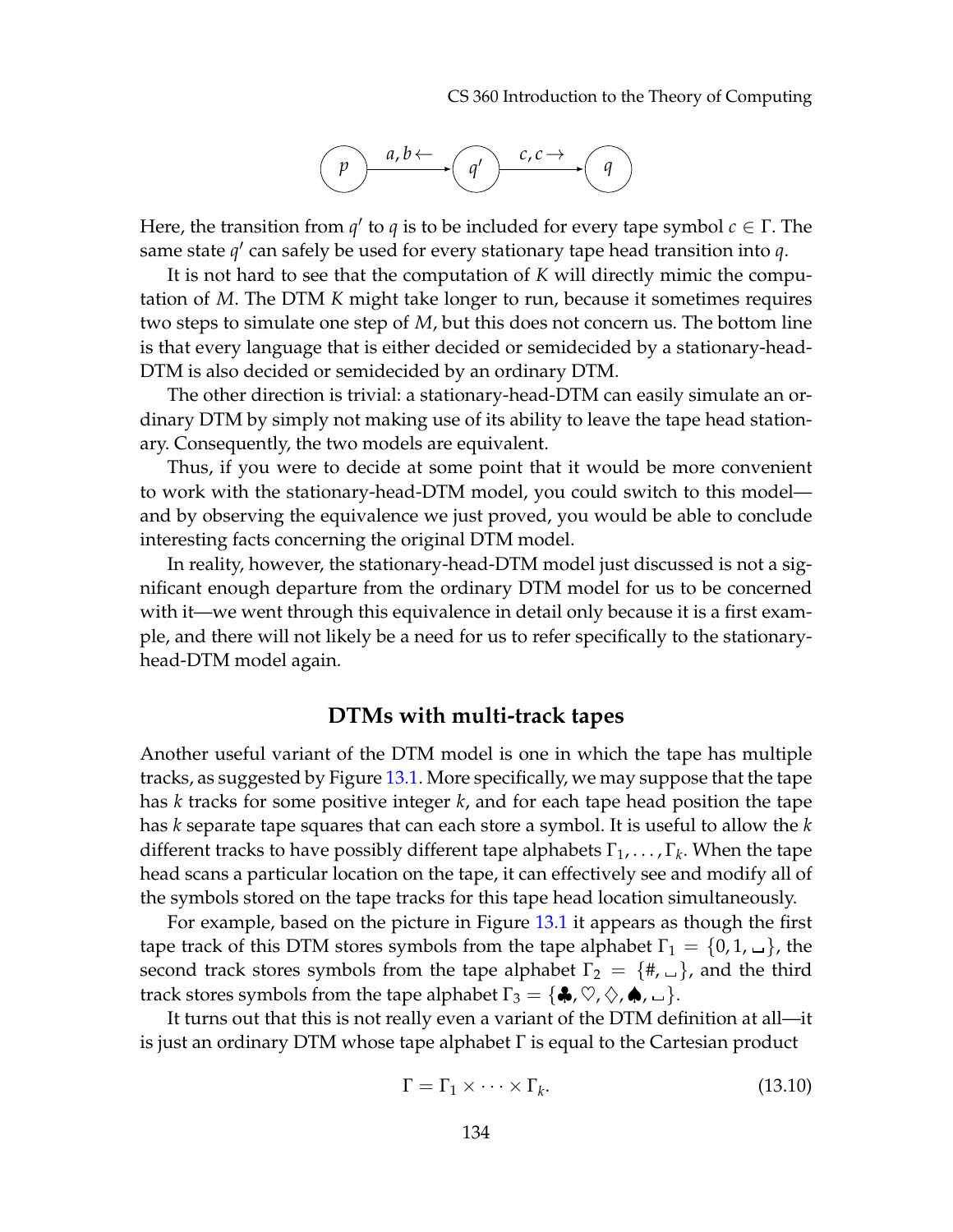Lecture 13



Figure 13.1: A DTM with a three-track tape.

<span id="page-4-0"></span>

<span id="page-4-1"></span>Figure 13.2: A DTM with a one-way infinite tape.

The tape alphabet of any DTM must include the input alphabet and a blank symbol, and so it should be understood that we identify each input alphabet symbol *σ* ∈ Σ with the tape symbol (*σ*, →, ⋅ ⋅ ⋅, →), and also that we consider the symbol  $(\square, \dots, \square)$  to be the blank symbol of the multi-track DTM.

#### **DTMs with one-way infinite tapes**

DTMs with one-way infinite tapes were mentioned before as a common alternative to DTMs with two-way infinite tapes. Figure [13.2](#page-4-1) illustrates such a DTM. Let us say that if the DTM ever tries to move its tape head left when it is on the leftmost tape square, its head simply remains on this square and the computation continues maybe it makes an unpleasant crunching sound in this situation.

It is easy to simulate a DTM with a one-way infinite tape using an ordinary DTM (with a two-way infinite tape). For instance, we could drop a special symbol, such as ✂, on the two-way infinite tape at the beginning of the computation, to the left of the input. The DTM with the two-way infinite tape will exactly mimic the behavior of the one-way infinite tape, but if the tape head ever scans the special  $\approx$ symbol during the computation, it moves one square right without changing state.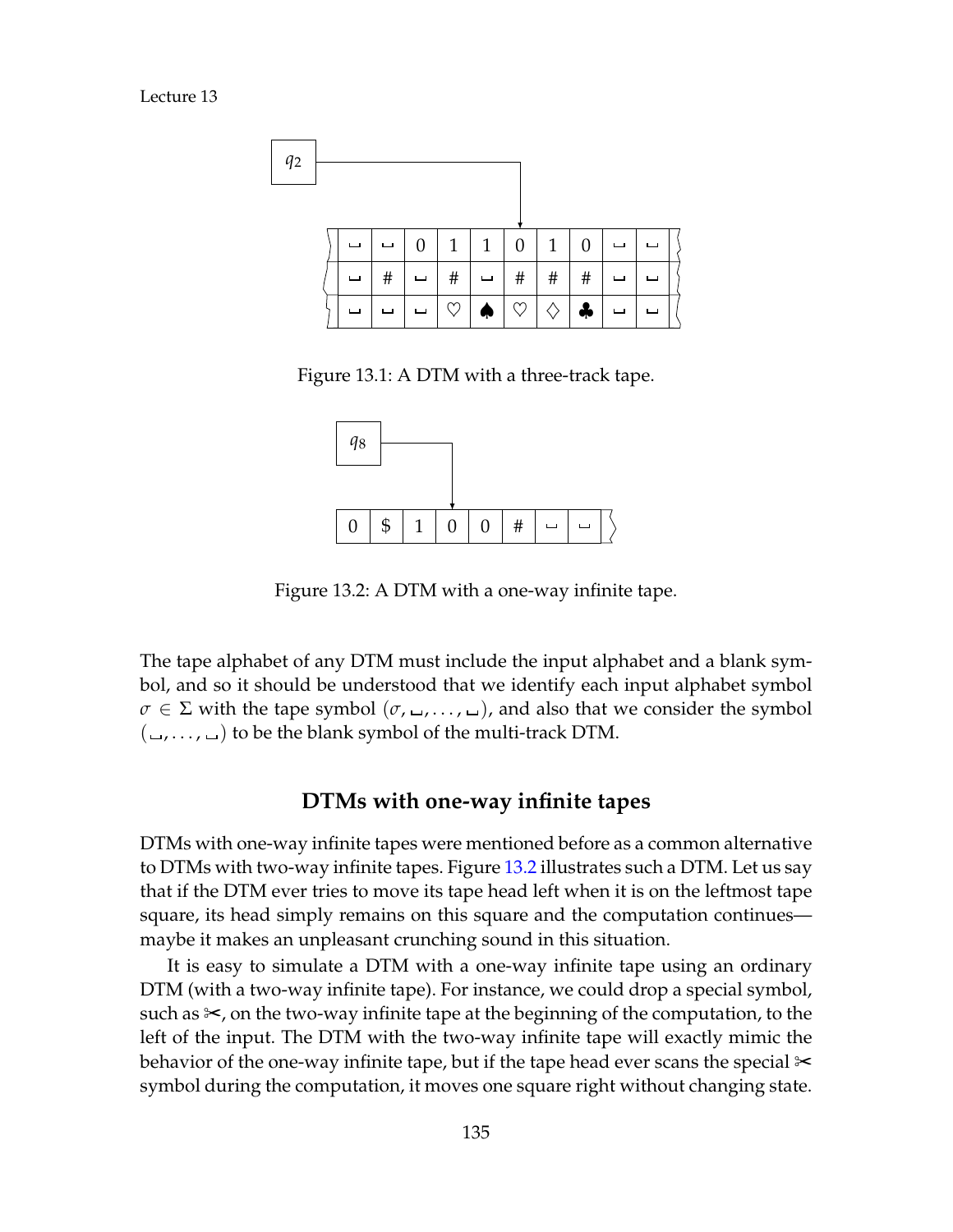

Figure 13.3: A DTM with a two-way infinite tape can easily simulate a DTM with a one-way infinite tape, like the one pictured in Figure [13.2,](#page-4-1) by writing a special symbol on the tape (in this case the symbol is ✂) that indicates where we should imagine the tape has been cut. When the tape head scans this symbol, the DTM adjusts its behavior accordingly.



<span id="page-5-0"></span>Figure 13.4: A DTM with a one-way infinite tape that simulates an ordinary DTM having a two-way infinite tape. The top track represents the portion of the two-way infinite tape that extends to the right and the bottom track represents the portion extending to the left.

This exactly mimics the behavior of the DTM with a one-way infinite tape that was suggested above.

Simulating an ordinary DTM having a two-way infinite tape with one having just a one-way infinite tape is slightly more challenging, but not difficult. Two natural ways to do it come to mind. The first way is suggested by Figure [13.4.](#page-5-0) In essence, the one-way infinite, two-track tape of the DTM suggested by the figure represents the tape of the original DTM being simulated, folded in half. The finite state control keeps track of the state of the DTM being simulated and which track of the tape stores the symbol being scanned. A special tape symbol, such as  $\rightarrow$ , could be placed on the first square of the bottom track to assist in the simulation.

The second way to perform the simulation of a two-way infinite tape with a one-way infinite tape does not require two tracks, but will result in a simulation that is somewhat less efficient with respect to the number of steps required. A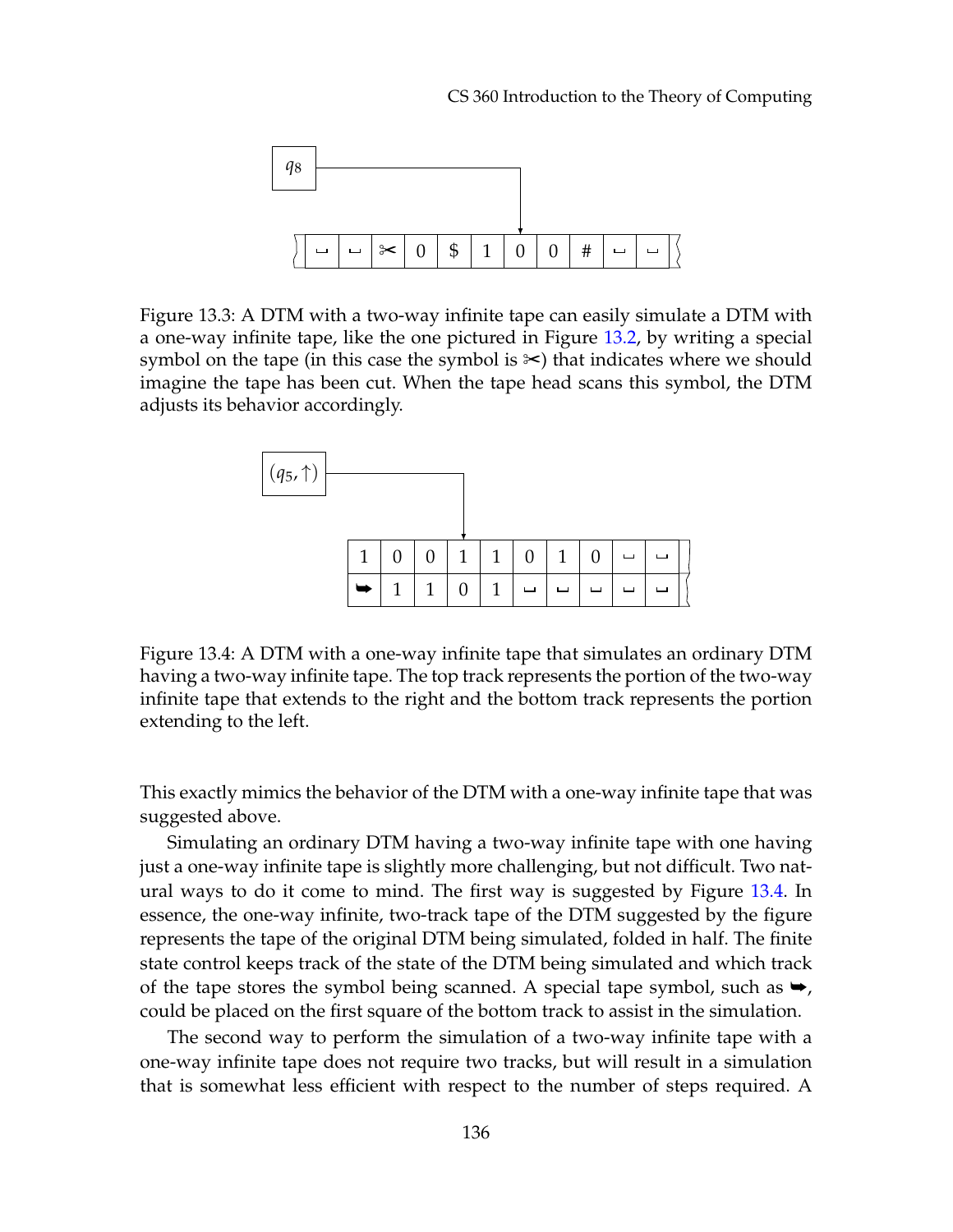Lecture 13



<span id="page-6-0"></span>Figure 13.5: A DTM with three tapes.

special symbol could be placed in the left-most square of the one-way infinite tape, and anytime this symbol is scanned the DTM can transition into a subroutine in which every other symbol on the tape is shifted one square to the right in order to "make room" for a new square to the left. This would presumably require that we also use a special symbol marking the right-most non-blank symbol on the tape, so that the shifting subroutine can be completed—for otherwise we might not know when every (non-blank) symbol on the tape had been shifted one square to the right.

## **13.2 Multi-tape Turing machines**

The last variant of the Turing machine model that we will consider is perhaps the most useful variant. A *multi-tape DTM* works in a similar way to an ordinary (single-tape) DTM, except that it has *k* tape heads that operate independently on *k* tapes, for some fixed positive integer *k*. For example, Figure [13.5](#page-6-0) illustrates a multi-tape DTM with three tapes.

In general, a *k*-tape DTM is defined in a similar way to an ordinary DTM, except that the transition function has a slightly more complicated form. In particular, if the tape alphabets of a *k*-tape DTM are  $\Gamma_1, \ldots, \Gamma_k$ , then the transition function might take this form:

$$
\delta: Q \setminus \{q_{\text{acc}}, q_{\text{rej}}\} \times \Gamma_1 \times \cdots \times \Gamma_k \to Q \times \Gamma_1 \times \cdots \times \Gamma_k \times \{\leftarrow, \downarrow, \rightarrow\}^k. \tag{13.11}
$$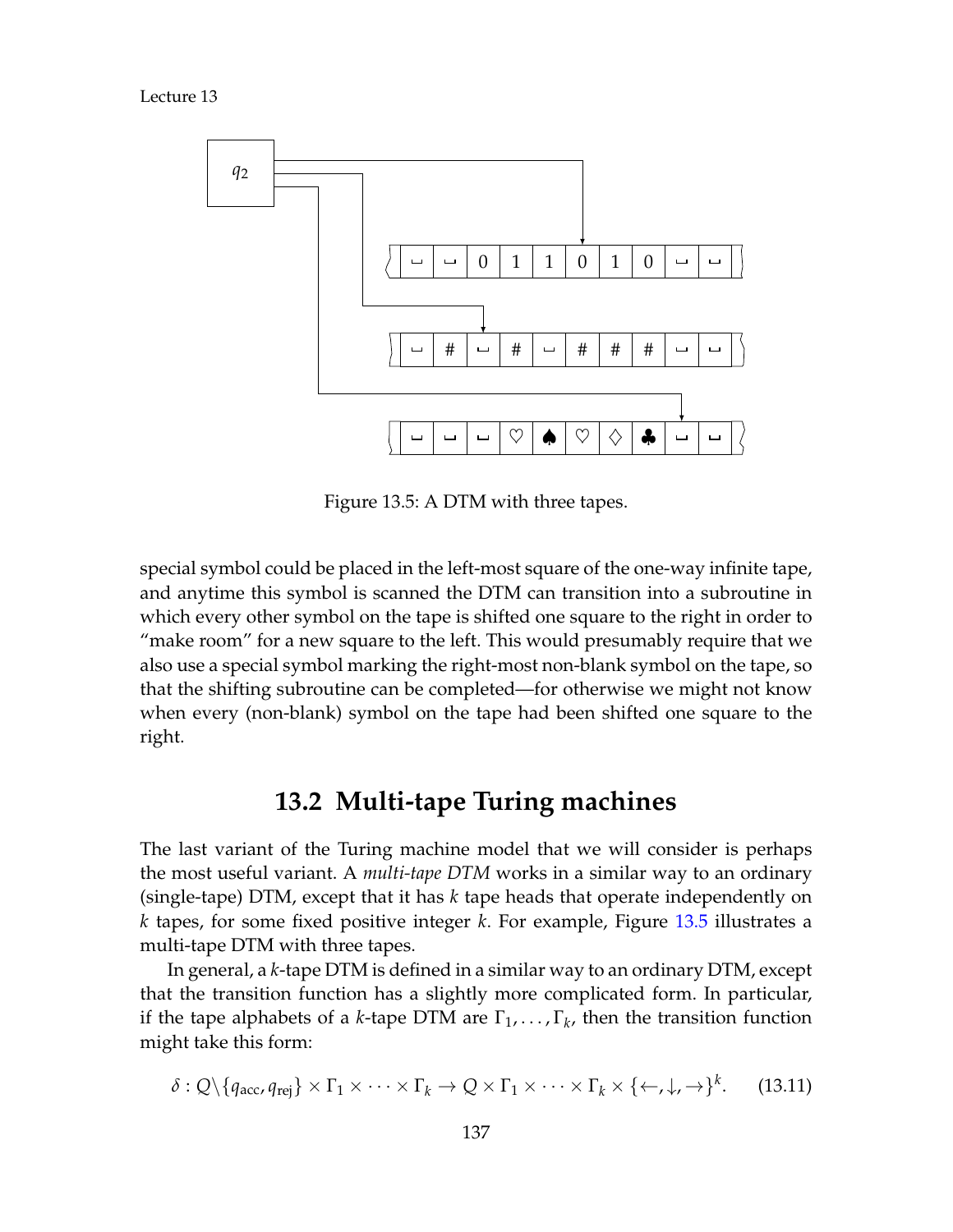If we make the simplifying assumption that the same alphabet is used for each tape (which does not restrict the model, as we could always take this single tape alphabet to be the union  $\Gamma = \Gamma_1 \cup \cdots \cup \Gamma_k$  of multiple alphabets), the transition function takes the form

<span id="page-7-0"></span>
$$
\delta: Q \setminus \{q_{\text{acc}}, q_{\text{rej}}\} \times \Gamma^k \to Q \times \Gamma^k \times \{\leftarrow, \downarrow, \rightarrow\}^k. \tag{13.12}
$$

(In both of these cases it is evident that the tape heads are allowed to remain stationary. Naturally you could also consider a variant in which every one of the tape heads must move at each step, but we may as well allow for stationary tape heads when considering the multi-tape DTM model—it is meant to be flexible and general, so as to make it easier to perform complex computations.) The interpretation of the transition function taking the form [\(13.12\)](#page-7-0) is as follows. If it holds that

$$
\delta(p, a_1, \dots, a_k) = (q, b_1, \dots, b_k, D_1, \dots, D_k),
$$
\n(13.13)

then if the DTM is in the state  $p$  and is reading the symbols  $a_1, \ldots, a_k$  on its  $k$  tapes, then

- 1. the new state becomes *q*,
- 2. the symbols  $b_1, \ldots, b_k$  are written onto the *k* tapes (overwriting the symbols  $a_1, \ldots, a_k$ ), and
- 3. the *j*-th tape head either moves or remains stationary depending on the value  $D_i \in \{ \leftarrow, \downarrow, \rightarrow \}$ , for each  $j = 1, \ldots, k$ .

One way to simulate a multi-tape DTM with a single-tape DTM is to store the contents of the *k* tapes, as well as the positions of the *k* tape heads, on separate tracks of a single-tape DTM whose tape has multiple tracks. For example, the configuration of the multi-tape DTM pictured in Figure [13.5](#page-6-0) could be represented by a single-tape DTM as suggested by Figure [13.6.](#page-8-0)

Naturally, a simulation of this sort will require many steps of the single-tape DTM to simulate a single step of the multi-tape DTM. Let us refer to the multi-tape DTM as *K* and the single-tape DTM as *M*. To simulate one step of *K*, the DTM *M* needs many steps: it must first scan through the tape in order to determine which symbols are being scanned by the *k* tape heads of *K*, and store these symbols within its finite state control. Once it knows these symbols, it can decide what action *K* is supposed to take, and then implement this action—which means again scanning through the tape in order to update the symbols stored on the tracks that represent the tape contents of *K* and the positions of the tape heads, which may have to move. It would be complicated to write this all down carefully, and there are many specific ways in which this general idea could be carried out—but with enough time and motivation it would certainly be possible to give a formal definition for a single-tape DTM *M* that simulates a given multi-tape DTM *K* in this way.